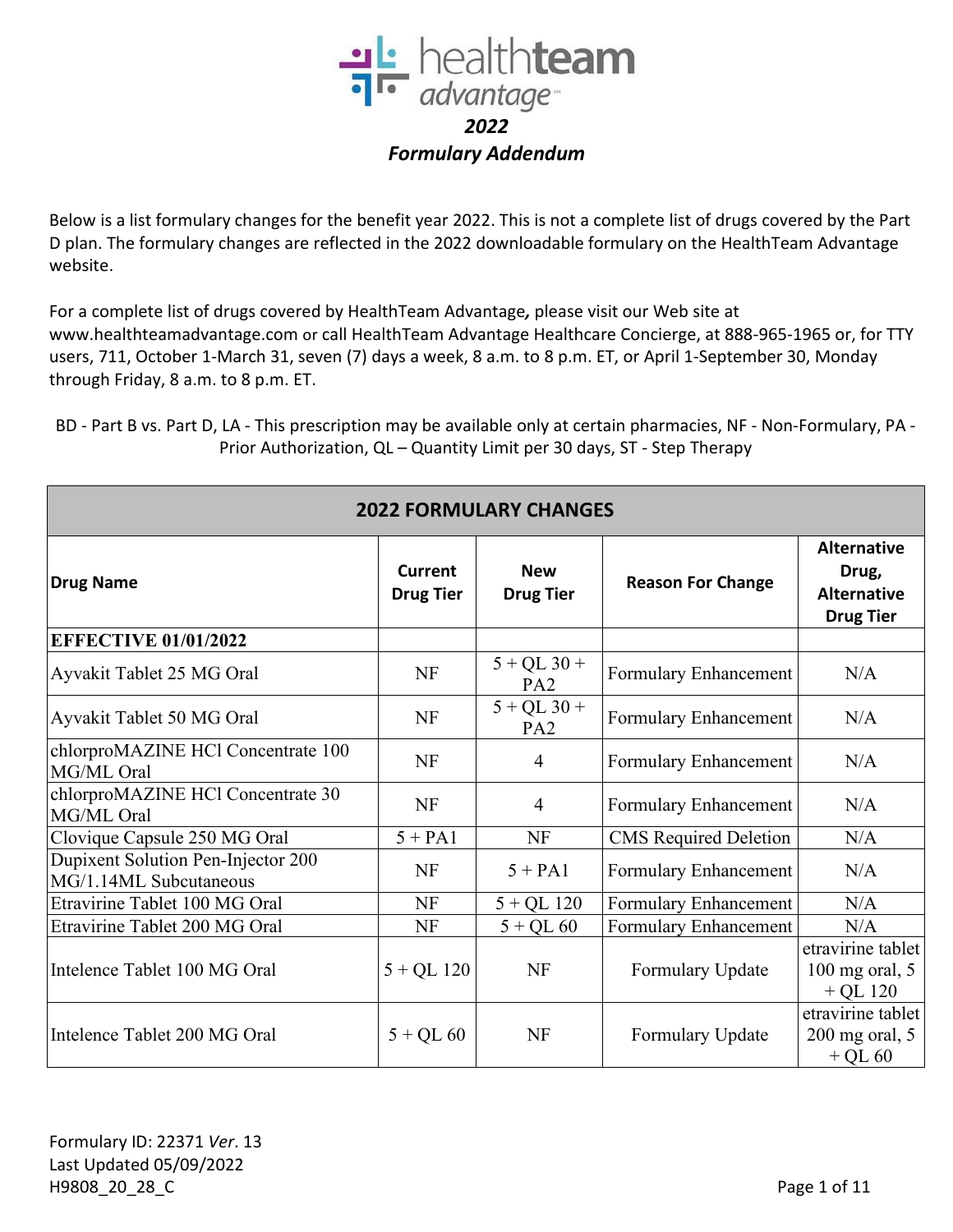

BD - Part B vs. Part D, LA - This prescription may be available only at certain pharmacies, NF - Non-Formulary, PA - Prior Authorization, QL – Quantity Limit per 30 days, ST - Step Therapy

| <b>2022 FORMULARY CHANGES</b>                                     |                                    |                                   |                          |                                                                          |  |
|-------------------------------------------------------------------|------------------------------------|-----------------------------------|--------------------------|--------------------------------------------------------------------------|--|
| <b>Drug Name</b>                                                  | <b>Current</b><br><b>Drug Tier</b> | <b>New</b><br><b>Drug Tier</b>    | <b>Reason For Change</b> | <b>Alternative</b><br>Drug,<br><b>Alternative</b><br><b>Drug Tier</b>    |  |
| Kaletra Tablet 100-25 MG Oral                                     | $3 + QL$ 300                       | <b>NF</b>                         | Formulary Update         | lopinavir-<br>ritonavir tablet<br>$100-25$ mg<br>oral, $3 + QL$<br>300   |  |
| Kaletra Tablet 200-50 MG Oral                                     | $3 + QL$ 120                       | <b>NF</b>                         | Formulary Update         | lopinavir-<br>ritonavir tablet<br>$200 - 50$ mg<br>oral, $3 + QL$<br>120 |  |
| Kloxxado Liquid 8 MG/0.1ML Nasal                                  | <b>NF</b>                          | $\overline{4}$                    | Formulary Enhancement    | N/A                                                                      |  |
| Lopinavir-Ritonavir Tablet 100-25 MG<br>Oral                      | <b>NF</b>                          | $3 + QL$ 300                      | Formulary Enhancement    | N/A                                                                      |  |
| Lopinavir-Ritonavir Tablet 200-50 MG<br>Oral                      | <b>NF</b>                          | $3 + QL$ 120                      | Formulary Enhancement    | N/A                                                                      |  |
| Lumakras Tablet 120 MG Oral                                       | <b>NF</b>                          | $5 + QL$ 240 +<br>PA <sub>2</sub> | Formulary Enhancement    | N/A                                                                      |  |
| Potassium Chloride Crys ER Tablet<br>Extended Release 15 MEQ Oral | <b>NF</b>                          | 1                                 | Formulary Enhancement    | N/A                                                                      |  |
| Rezurock Tablet 200 MG Oral                                       | <b>NF</b>                          | $5 + PA1 + LA$                    | Formulary Enhancement    | N/A                                                                      |  |
| SUNItinib Malate Capsule 12.5 MG Oral                             | <b>NF</b>                          | $5 + PA2$                         | Formulary Enhancement    | N/A                                                                      |  |
| SUNItinib Malate Capsule 25 MG Oral                               | <b>NF</b>                          | $5 + PA2$                         | Formulary Enhancement    | N/A                                                                      |  |
| SUNItinib Malate Capsule 37.5 MG Oral                             | <b>NF</b>                          | $5 + PA2$                         | Formulary Enhancement    | N/A                                                                      |  |
| SUNItinib Malate Capsule 50 MG Oral                               | <b>NF</b>                          | $5 + PA2$                         | Formulary Enhancement    | N/A                                                                      |  |
| Sutent Capsule 12.5 MG Oral                                       | $5 + PA2$                          | <b>NF</b>                         | Formulary Update         | sunitinib<br>malate capsule<br>12.5 mg oral, 5<br>$+ PA2$                |  |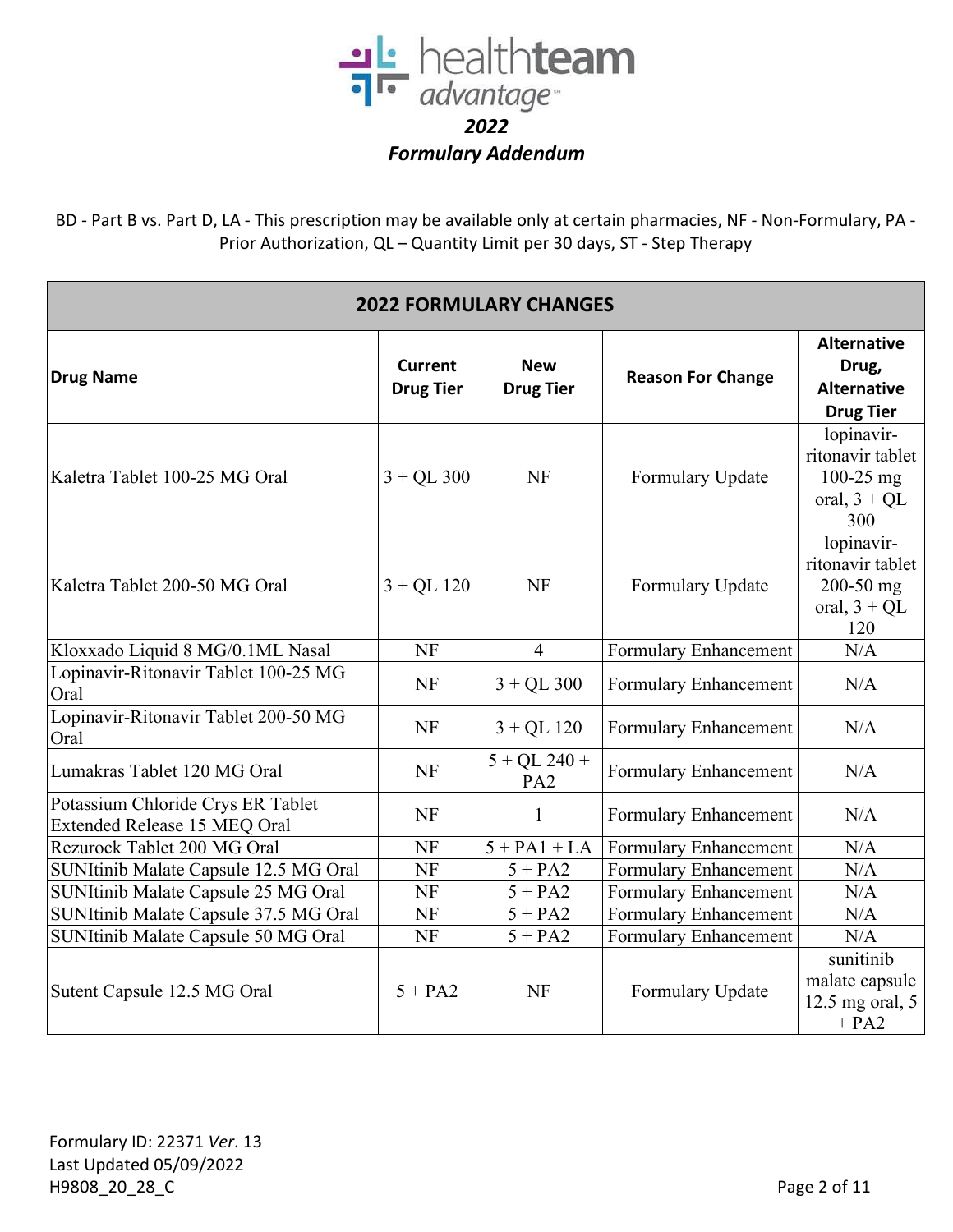

BD - Part B vs. Part D, LA - This prescription may be available only at certain pharmacies, NF - Non-Formulary, PA - Prior Authorization, QL – Quantity Limit per 30 days, ST - Step Therapy

| <b>2022 FORMULARY CHANGES</b>                                      |                                    |                                |                              |                                                                       |
|--------------------------------------------------------------------|------------------------------------|--------------------------------|------------------------------|-----------------------------------------------------------------------|
| <b>Drug Name</b>                                                   | <b>Current</b><br><b>Drug Tier</b> | <b>New</b><br><b>Drug Tier</b> | <b>Reason For Change</b>     | <b>Alternative</b><br>Drug,<br><b>Alternative</b><br><b>Drug Tier</b> |
| Sutent Capsule 25 MG Oral                                          | $5 + PA2$                          | <b>NF</b>                      | Formulary Update             | sunitinib<br>malate capsule<br>25 mg oral, $5 +$<br>PA <sub>2</sub>   |
| Sutent Capsule 37.5 MG Oral                                        | $5 + PA2$                          | <b>NF</b>                      | Formulary Update             | sunitinib<br>malate capsule<br>37.5 mg oral, 5<br>$+ PA2$             |
| Sutent Capsule 50 MG Oral                                          | $5 + PA2$                          | <b>NF</b>                      | Formulary Update             | sunitinib<br>malate capsule<br>50 mg oral, $5 +$<br>PA <sub>2</sub>   |
| Theophylline ER Tablet Extended Release<br>12 Hour 450 MG Oral     | <b>NF</b>                          | $\overline{2}$                 | Formulary Enhancement        | N/A                                                                   |
| Trikafta Tablet Therapy Pack 50-25-37.5<br>& 75 MG Oral            | <b>NF</b>                          | $5 + PA1$                      | Formulary Enhancement        | N/A                                                                   |
| TriLyte Solution Reconstituted 420 GM<br>Oral                      | $\mathbf{1}$                       | <b>NF</b>                      | <b>CMS</b> Required Deletion | N/A                                                                   |
| Xcopri (250 MG Daily Dose) Tablet<br>Therapy Pack 50 & 200 MG Oral | 4                                  | <b>NF</b>                      | <b>CMS</b> Required Deletion | N/A                                                                   |
| Xofluza (40 MG Dose) Tablet Therapy<br>Pack 1 x 40 MG Oral         | <b>NF</b>                          | $\overline{3}$                 | Formulary Enhancement        | N/A                                                                   |
| Xofluza (40 MG Dose) Tablet Therapy<br>Pack 2 x 20 MG Oral         | 3                                  | <b>NF</b>                      | <b>CMS</b> Required Deletion | N/A                                                                   |
| Xofluza (80 MG Dose) Tablet Therapy<br>Pack 2 x 40 MG Oral         | 3                                  | <b>NF</b>                      | <b>CMS</b> Required Deletion | N/A                                                                   |
| <b>EFFECTIVE 01/01/2022 - ADDITIONS</b>                            |                                    |                                |                              |                                                                       |
| Dextroamphetamine Sulfate Tablet 15 MG<br>Oral                     | NF                                 | $4 + QL$ 120                   | Formulary Enhancement        | N/A                                                                   |
| Dextroamphetamine Sulfate Tablet 20 MG<br>Oral                     | NF                                 | $4 + QL$ 90                    | Formulary Enhancement        | N/A                                                                   |

Formulary ID: 22371 *Ver*. 13 Last Updated 05/09/2022 H9808\_20\_28\_C Page 3 of 11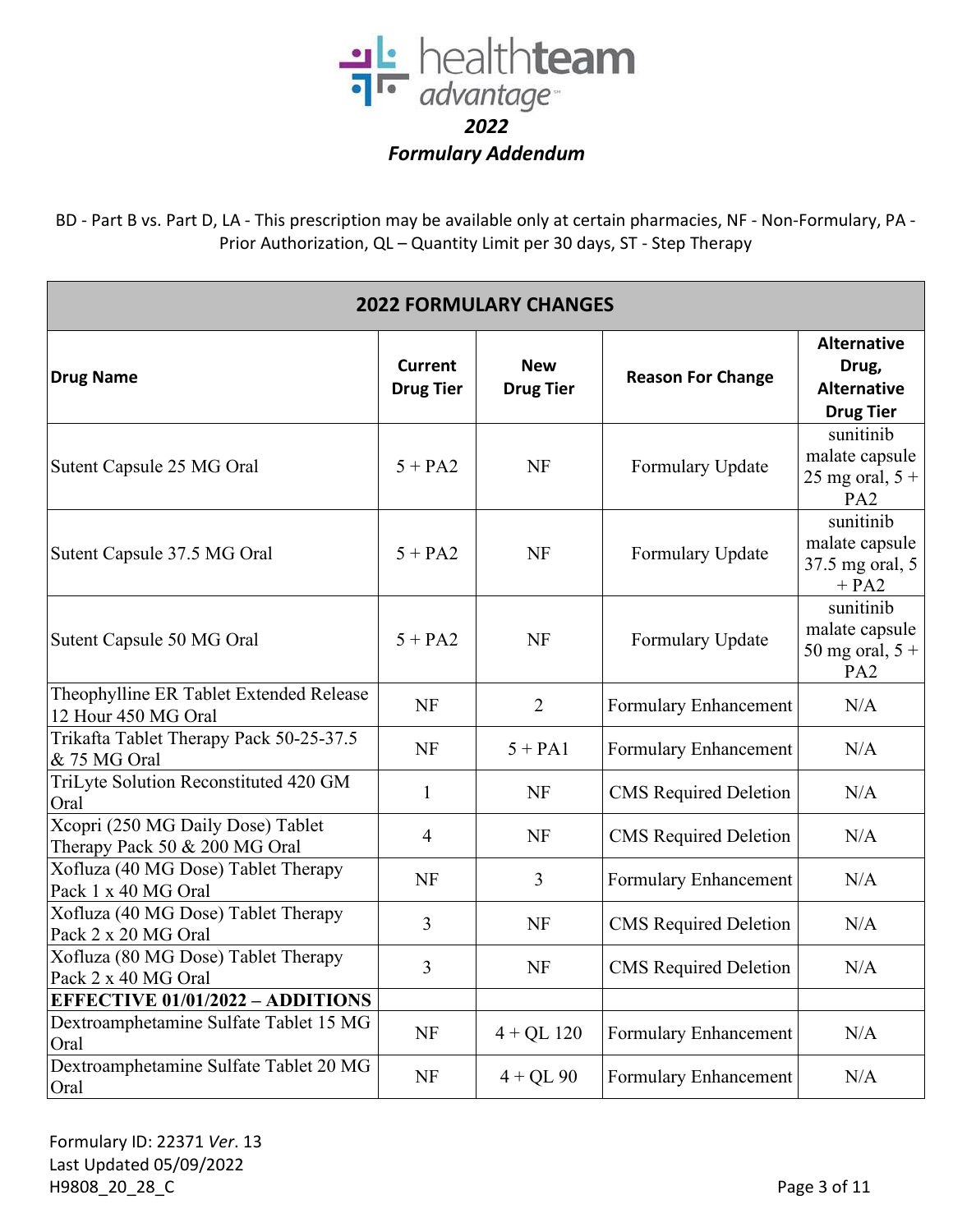

BD - Part B vs. Part D, LA - This prescription may be available only at certain pharmacies, NF - Non-Formulary, PA - Prior Authorization, QL – Quantity Limit per 30 days, ST - Step Therapy

| <b>2022 FORMULARY CHANGES</b>                                         |                                    |                                |                              |                                                                       |
|-----------------------------------------------------------------------|------------------------------------|--------------------------------|------------------------------|-----------------------------------------------------------------------|
| <b>Drug Name</b>                                                      | <b>Current</b><br><b>Drug Tier</b> | <b>New</b><br><b>Drug Tier</b> | <b>Reason For Change</b>     | <b>Alternative</b><br>Drug,<br><b>Alternative</b><br><b>Drug Tier</b> |
| Dextroamphetamine Sulfate Tablet 30 MG<br>Oral                        | <b>NF</b>                          | $4 + QL 60$                    | Formulary Enhancement        | N/A                                                                   |
| Difluprednate Emulsion 0.05 %<br>Ophthalmic                           | <b>NF</b>                          | 3                              | Formulary Enhancement        | N/A                                                                   |
| Nebivolol HCl Tablet 10 MG Oral                                       | <b>NF</b>                          | 3                              | Formulary Enhancement        | N/A                                                                   |
| Nebivolol HCl Tablet 2.5 MG Oral                                      | <b>NF</b>                          | 3                              | Formulary Enhancement        | N/A                                                                   |
| Nebivolol HCl Tablet 20 MG Oral                                       | <b>NF</b>                          | 3                              | Formulary Enhancement        | N/A                                                                   |
| Nebivolol HCl Tablet 5 MG Oral                                        | NF                                 | 3                              | Formulary Enhancement        | N/A                                                                   |
| Panretin Gel 0.1 % External                                           | <b>NF</b>                          | $5 + PA2$                      | Formulary Enhancement        | N/A                                                                   |
| Truseltiq (100MG Daily Dose) Capsule<br>Therapy Pack 100 MG Oral      | <b>NF</b>                          | $5 + PA2$                      | Formulary Enhancement        | N/A                                                                   |
| Truseltiq (125MG Daily Dose) Capsule<br>Therapy Pack 100 & 25 MG Oral | <b>NF</b>                          | $5 + PA2$                      | Formulary Enhancement        | N/A                                                                   |
| Truseltiq (50MG Daily Dose) Capsule<br>Therapy Pack 25 MG Oral        | <b>NF</b>                          | $5 + PA2$                      | Formulary Enhancement        | N/A                                                                   |
| Truseltiq (75MG Daily Dose) Capsule<br>Therapy Pack 25 MG Oral        | <b>NF</b>                          | $5 + PA2$                      | Formulary Enhancement        | N/A                                                                   |
| Varenicline Tartrate Tablet 0.5 MG Oral                               | <b>NF</b>                          | 3                              | Formulary Enhancement        | N/A                                                                   |
| Varenicline Tartrate Tablet 1 MG Oral                                 | <b>NF</b>                          |                                | Formulary Enhancement        | N/A                                                                   |
| Welireg Tablet 40 MG Oral                                             | <b>NF</b>                          | $5 + PA2$                      | Formulary Enhancement        | N/A                                                                   |
| Xofluza (80 MG Dose) Tablet Therapy<br>Pack 1 x 80 MG Oral            | <b>NF</b>                          | 3                              | Formulary Enhancement        | N/A                                                                   |
| <b>EFFECTIVE 02/01/2022</b>                                           |                                    |                                |                              |                                                                       |
| Adapalene Solution 0.1 % External                                     | $4 + PA1$                          | <b>NF</b>                      | <b>CMS</b> Required Deletion | N/A                                                                   |
| azaTHIOprine Tablet 100 MG Oral                                       | NF                                 | $3 + BD$                       | Formulary Enhancement        | N/A                                                                   |
| azaTHIOprine Tablet 75 MG Oral                                        | NF                                 | $3 + BD$                       | Formulary Enhancement        | $\rm N/A$                                                             |
| Cosentyx Solution Prefilled Syringe 75<br>MG/0.5ML Subcutaneous       | NF                                 | $5 + PA1$                      | Formulary Enhancement        | N/A                                                                   |
| Cyclafem 1/35 Tablet 1-35 MG-MCG Oral                                 | $\overline{2}$                     | <b>NF</b>                      | <b>CMS</b> Required Deletion | N/A                                                                   |
| Cyclafem 7/7/7 Tablet 0.5/0.75/1-35 MG-<br>MCG Oral                   | $\overline{2}$                     | <b>NF</b>                      | <b>CMS</b> Required Deletion | N/A                                                                   |

Formulary ID: 22371 *Ver*. 13 Last Updated 05/09/2022 H9808\_20\_28\_C Page 4 of 11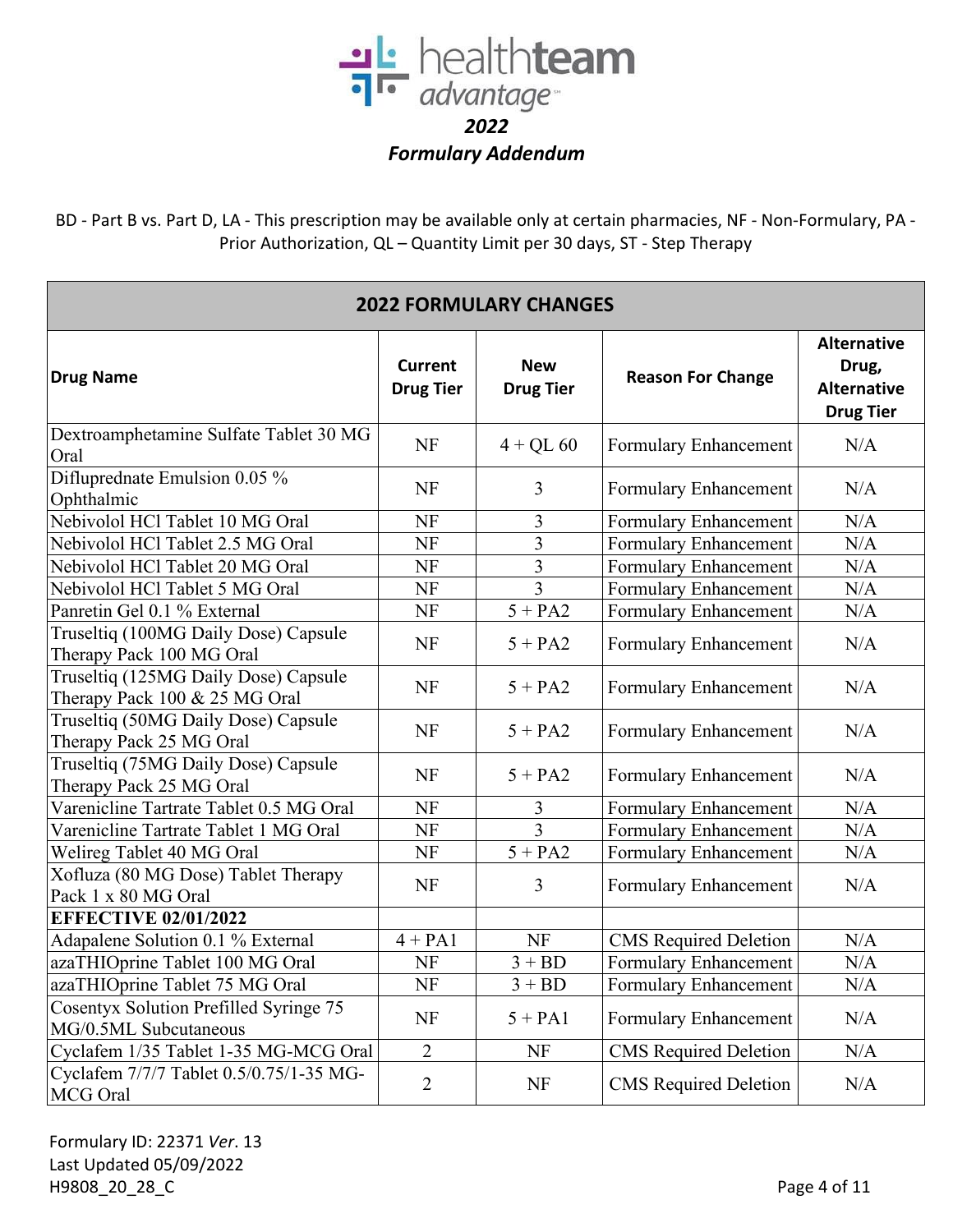

BD - Part B vs. Part D, LA - This prescription may be available only at certain pharmacies, NF - Non-Formulary, PA - Prior Authorization, QL – Quantity Limit per 30 days, ST - Step Therapy

| <b>2022 FORMULARY CHANGES</b>                                              |                                    |                                  |                              |                                                                       |  |
|----------------------------------------------------------------------------|------------------------------------|----------------------------------|------------------------------|-----------------------------------------------------------------------|--|
| <b>Drug Name</b>                                                           | <b>Current</b><br><b>Drug Tier</b> | <b>New</b><br><b>Drug Tier</b>   | <b>Reason For Change</b>     | <b>Alternative</b><br>Drug,<br><b>Alternative</b><br><b>Drug Tier</b> |  |
| Everolimus Tablet 10 MG Oral                                               | <b>NF</b>                          | $5 + QL$ 30 +<br>PA <sub>2</sub> | Formulary Enhancement        | N/A                                                                   |  |
| Everolimus Tablet Soluble 2 MG Oral                                        | NF                                 | $5 + QL$ 30 +<br>PA <sub>2</sub> | Formulary Enhancement        | N/A                                                                   |  |
| Everolimus Tablet Soluble 3 MG Oral                                        | <b>NF</b>                          | $5 + QL$ 30 +<br>PA <sub>2</sub> | Formulary Enhancement        | N/A                                                                   |  |
| Everolimus Tablet Soluble 5 MG Oral                                        | <b>NF</b>                          | $5 + QL 60 +$<br>PA <sub>2</sub> | Formulary Enhancement        | N/A                                                                   |  |
| Invega Hafyera Suspension Prefilled<br>Syringe 1092 MG/3.5ML Intramuscular | <b>NF</b>                          | 5                                | Formulary Enhancement        | N/A                                                                   |  |
| Invega Hafyera Suspension Prefilled<br>Syringe 1560 MG/5ML Intramuscular   | <b>NF</b>                          | 5                                | Formulary Enhancement        | N/A                                                                   |  |
| Lybalvi Tablet 10-10 MG Oral                                               | NF                                 | 5                                | Formulary Enhancement        | N/A                                                                   |  |
| Lybalvi Tablet 15-10 MG Oral                                               | NF                                 | 5                                | Formulary Enhancement        | N/A                                                                   |  |
| Lybalvi Tablet 20-10 MG Oral                                               | <b>NF</b>                          | 5                                | Formulary Enhancement        | N/A                                                                   |  |
| Lybalvi Tablet 5-10 MG Oral                                                | NF                                 | 5                                | Formulary Enhancement        | N/A                                                                   |  |
| PARoxetine HCl Suspension 10 MG/5ML<br>Oral                                | <b>NF</b>                          | $\overline{4}$                   | Formulary Enhancement        | N/A                                                                   |  |
| Pentacel Suspension Reconstituted<br>Intramuscular                         | <b>NF</b>                          | $\overline{3}$                   | Formulary Enhancement        | N/A                                                                   |  |
| Proparacaine HCl Solution 0.5 %<br>Ophthalmic                              | $\overline{2}$                     | <b>NF</b>                        | <b>CMS</b> Required Deletion | N/A                                                                   |  |
| Repatha Pushtronex System Solution<br>Cartridge 420 MG/3.5ML Subcutaneous  | $4 + PA1$                          | $3 + PA1$                        | Formulary Enhancement        | N/A                                                                   |  |
| Repatha Solution Prefilled Syringe 140<br>MG/ML Subcutaneous               | $4 + PA1$                          | $3 + PA1$                        | Formulary Enhancement        | N/A                                                                   |  |
| Repatha SureClick Solution Auto-Injector<br>140 MG/ML Subcutaneous         | $4 + PA1$                          | $3 + PA1$                        | Formulary Enhancement        | N/A                                                                   |  |
| Sertraline HCl Capsule 150 MG Oral                                         | <b>NF</b>                          | $\overline{2}$                   | Formulary Enhancement        | N/A                                                                   |  |
| Sertraline HCl Capsule 200 MG Oral                                         | <b>NF</b>                          | $\overline{2}$                   | Formulary Enhancement        | N/A                                                                   |  |
| Tavneos Capsule 10 MG Oral                                                 | NF                                 | $5 + PA1$                        | Formulary Enhancement        | N/A                                                                   |  |

Formulary ID: 22371 *Ver*. 13 Last Updated 05/09/2022 H9808\_20\_28\_C Page 5 of 11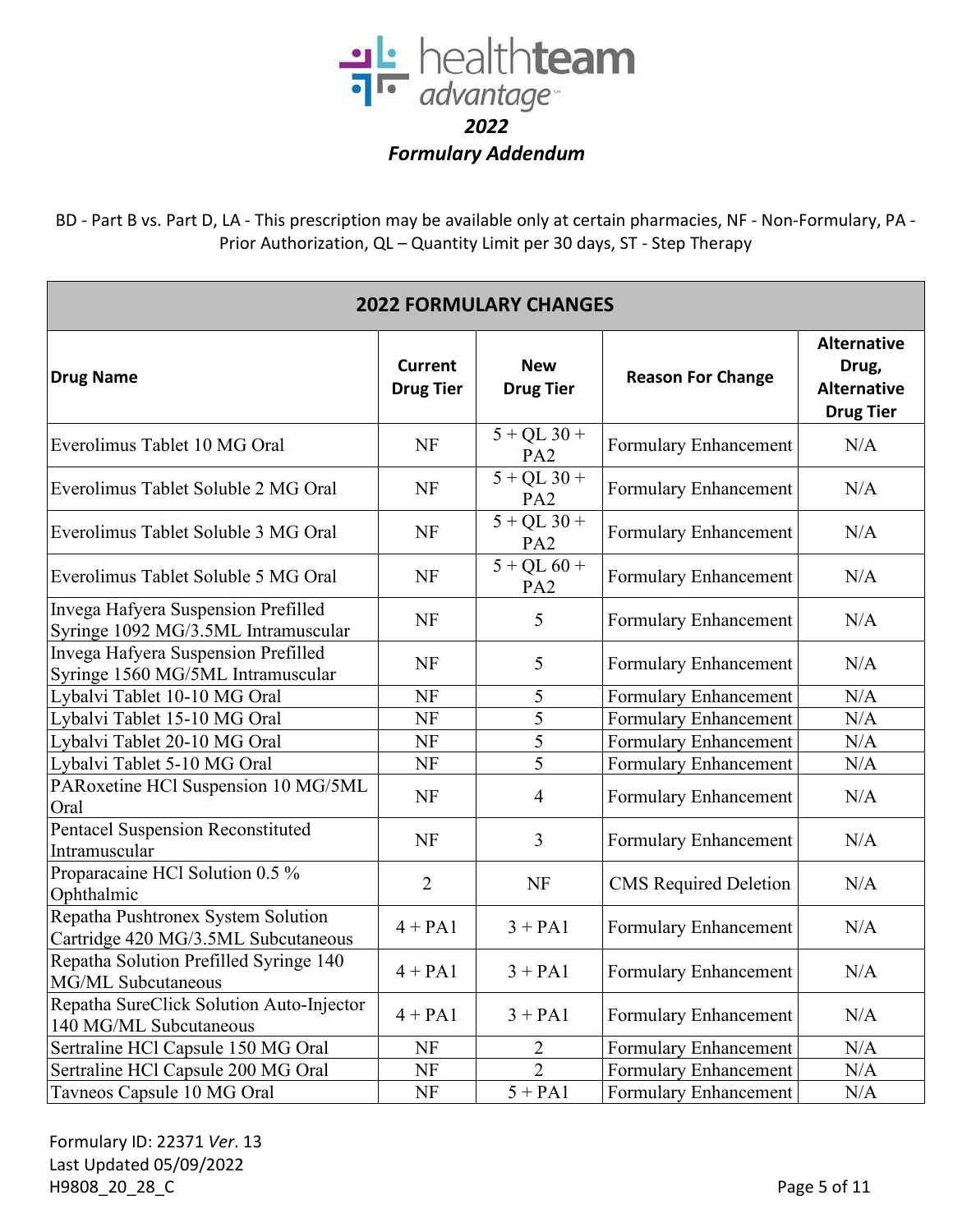

BD - Part B vs. Part D, LA - This prescription may be available only at certain pharmacies, NF - Non-Formulary, PA - Prior Authorization, QL – Quantity Limit per 30 days, ST - Step Therapy

| <b>2022 FORMULARY CHANGES</b>                                      |                                    |                                |                              |                                                                       |  |
|--------------------------------------------------------------------|------------------------------------|--------------------------------|------------------------------|-----------------------------------------------------------------------|--|
| <b>Drug Name</b>                                                   | <b>Current</b><br><b>Drug Tier</b> | <b>New</b><br><b>Drug Tier</b> | <b>Reason For Change</b>     | <b>Alternative</b><br>Drug,<br><b>Alternative</b><br><b>Drug Tier</b> |  |
| Xpovio (100 MG Once Weekly) Tablet<br>Therapy Pack 20 MG Oral      | $5 + PA2$                          | <b>NF</b>                      | <b>CMS</b> Required Deletion | N/A                                                                   |  |
| Xpovio (40 MG Once Weekly) Tablet<br>Therapy Pack 20 MG Oral       | $5 + PA2$                          | <b>NF</b>                      | <b>CMS</b> Required Deletion | N/A                                                                   |  |
| Xpovio (40 MG Twice Weekly) Tablet<br>Therapy Pack 20 MG Oral      | $5 + PA2$                          | <b>NF</b>                      | <b>CMS</b> Required Deletion | N/A                                                                   |  |
| Xpovio (60 MG Once Weekly) Tablet<br>Therapy Pack 20 MG Oral       | $5 + PA2$                          | <b>NF</b>                      | <b>CMS</b> Required Deletion | N/A                                                                   |  |
| Xpovio (80 MG Once Weekly) Tablet<br>Therapy Pack 20 MG Oral       | $5 + PA2$                          | <b>NF</b>                      | <b>CMS</b> Required Deletion | N/A                                                                   |  |
| <b>EFFECTIVE 03/01/2022</b>                                        |                                    |                                |                              |                                                                       |  |
| Besremi Solution Prefilled Syringe 500<br>MCG/ML Subcutaneous      | <b>NF</b>                          | $5 + PA2$                      | Formulary Enhancement        | N/A                                                                   |  |
| Dupixent Solution Prefilled Syringe 100<br>MG/0.67ML Subcutaneous  | <b>NF</b>                          | $5 + PA1$                      | Formulary Enhancement        | N/A                                                                   |  |
| Eprontia Solution 25 MG/ML Oral                                    | NF                                 | 3                              | Formulary Enhancement        | N/A                                                                   |  |
| Everolimus Tablet 1 MG Oral                                        | <b>NF</b>                          | $5 + QL 60 +$<br><b>BD</b>     | Formulary Enhancement        | N/A                                                                   |  |
| Exkivity Capsule 40 MG Oral                                        | NF                                 | $5 + PA2$                      | Formulary Enhancement        | N/A                                                                   |  |
| Hydroxychloroquine Sulfate Tablet 100<br>MG Oral                   | <b>NF</b>                          | $\overline{2}$                 | Formulary Enhancement        | N/A                                                                   |  |
| Hydroxychloroquine Sulfate Tablet 300<br>MG Oral                   | <b>NF</b>                          | $\overline{2}$                 | Formulary Enhancement        | N/A                                                                   |  |
| Hydroxychloroquine Sulfate Tablet 400<br>MG Oral                   | <b>NF</b>                          | $\overline{2}$                 | Formulary Enhancement        | N/A                                                                   |  |
| Ivermectin TABLET 3 MG ORAL                                        | $\overline{2}$                     | $2 + PA2$                      | Formulary Update             | N/A                                                                   |  |
| Livmarli Solution 9.5 MG/ML Oral                                   | <b>NF</b>                          | $5 + PA1$                      | Formulary Enhancement        | N/A                                                                   |  |
| Livtencity Tablet 200 MG Oral                                      | NF                                 | $5 + PA1$                      | <b>Formulary Enhancement</b> | N/A                                                                   |  |
| Morphine Sulfate ER Capsule Extended<br>Release 24 Hour 40 MG Oral | $3 + QL 60$                        | <b>NF</b>                      | <b>CMS</b> Required Deletion | N/A                                                                   |  |
| Naloxone HCl Liquid 4 MG/0.1ML Nasal                               | <b>NF</b>                          | 3                              | <b>Formulary Enhancement</b> | N/A                                                                   |  |

Formulary ID: 22371 *Ver*. 13 Last Updated 05/09/2022 H9808\_20\_28\_C Page 6 of 11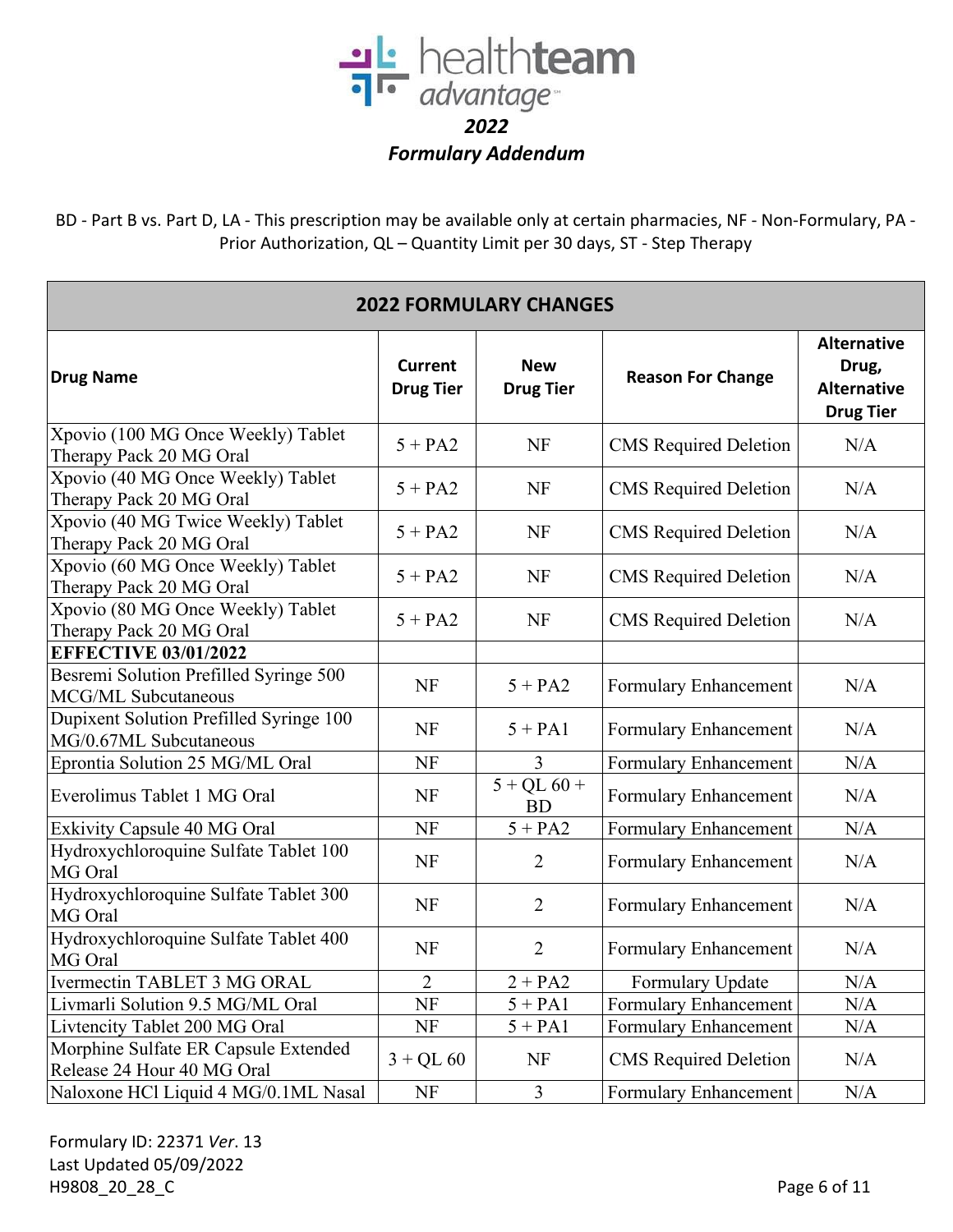

BD - Part B vs. Part D, LA - This prescription may be available only at certain pharmacies, NF - Non-Formulary, PA - Prior Authorization, QL – Quantity Limit per 30 days, ST - Step Therapy

| <b>2022 FORMULARY CHANGES</b>                                       |                             |                                   |                              |                                                                       |  |
|---------------------------------------------------------------------|-----------------------------|-----------------------------------|------------------------------|-----------------------------------------------------------------------|--|
| <b>Drug Name</b>                                                    | Current<br><b>Drug Tier</b> | <b>New</b><br><b>Drug Tier</b>    | <b>Reason For Change</b>     | <b>Alternative</b><br>Drug,<br><b>Alternative</b><br><b>Drug Tier</b> |  |
| Nylia 1/35 Tablet 1-35 MG-MCG Oral                                  | <b>NF</b>                   | $\overline{2}$                    | Formulary Enhancement        | N/A                                                                   |  |
| Scemblix Tablet 20 MG Oral                                          | <b>NF</b>                   | $5 + QL 60 +$<br>PA <sub>2</sub>  | Formulary Enhancement        | N/A                                                                   |  |
| Scemblix Tablet 40 MG Oral                                          | <b>NF</b>                   | $5 + QL$ 300 +<br>PA <sub>2</sub> | Formulary Enhancement        | N/A                                                                   |  |
| Ticovac Suspension Prefilled Syringe 2.4<br>MCG/0.5ML Intramuscular | <b>NF</b>                   | $\overline{3}$                    | Formulary Enhancement        | N/A                                                                   |  |
| Vancomycin HCl Solution Reconstituted<br>250 MG Intravenous         | $\overline{4}$              | NF                                | <b>CMS</b> Required Deletion | N/A                                                                   |  |
| Zarah Tablet 3-0.03 MG Oral                                         | $\overline{2}$              | <b>NF</b>                         | <b>CMS</b> Required Deletion | N/A                                                                   |  |
| <b>EFFECTIVE 04/01/2022</b>                                         |                             |                                   |                              |                                                                       |  |
| Accutane Capsule 10 MG Oral                                         | NF                          | $\overline{4}$                    | Formulary Enhancement        | N/A                                                                   |  |
| Biktarvy Tablet 30-120-15 MG Oral                                   | NF                          | $5 + QL$ 30                       | Formulary Enhancement        | N/A                                                                   |  |
| Brimonidine Tartrate-Timolol Solution<br>$0.2$ -0.5 % Ophthalmic    | <b>NF</b>                   | $\overline{4}$                    | Formulary Enhancement        | N/A                                                                   |  |
| Bylvay (Pellets) Capsule Sprinkle 200<br>MCG Oral                   | <b>NF</b>                   | $5 + PA1$                         | Formulary Enhancement        | N/A                                                                   |  |
| Bylvay Capsule 1200 MCG Oral                                        | <b>NF</b>                   | $5 + PA1$                         | Formulary Enhancement        | N/A                                                                   |  |
| Bylvay Capsule 400 MCG Oral                                         | NF                          | $5 + PA1$                         | Formulary Enhancement        | N/A                                                                   |  |
| Desogestrel-Ethinyl Estradiol Tablet 0.15-<br>30 MG-MCG Oral        | <b>NF</b>                   | $\overline{2}$                    | Formulary Enhancement        | N/A                                                                   |  |
| Hepatamine Solution 8 % Intravenous                                 | $4 + BD$                    | <b>NF</b>                         | <b>CMS</b> Required Deletion | N/A                                                                   |  |
| Intron A Solution 10000000 UNIT/ML<br>Injection                     | $5 + BD$                    | <b>NF</b>                         | <b>CMS</b> Required Deletion | N/A                                                                   |  |
| Intron A Solution 6000000 UNIT/ML<br>Injection                      | $5 + BD$                    | NF                                | <b>CMS</b> Required Deletion | N/A                                                                   |  |
| Oravig Tablet 50 MG Buccal                                          | 3                           | NF                                | <b>CMS</b> Required Deletion | N/A                                                                   |  |
| Tri-Previfem Tablet 0.18/0.215/0.25 MG-<br>35 MCG Oral              | $\overline{2}$              | <b>NF</b>                         | <b>CMS</b> Required Deletion | N/A                                                                   |  |
| VariZIG Solution 125 UNIT/1.2ML<br>Intramuscular                    | $5 + PA1$                   | NF                                | <b>CMS</b> Required Deletion | N/A                                                                   |  |

Formulary ID: 22371 *Ver*. 13 Last Updated 05/09/2022 H9808\_20\_28\_C Page 7 of 11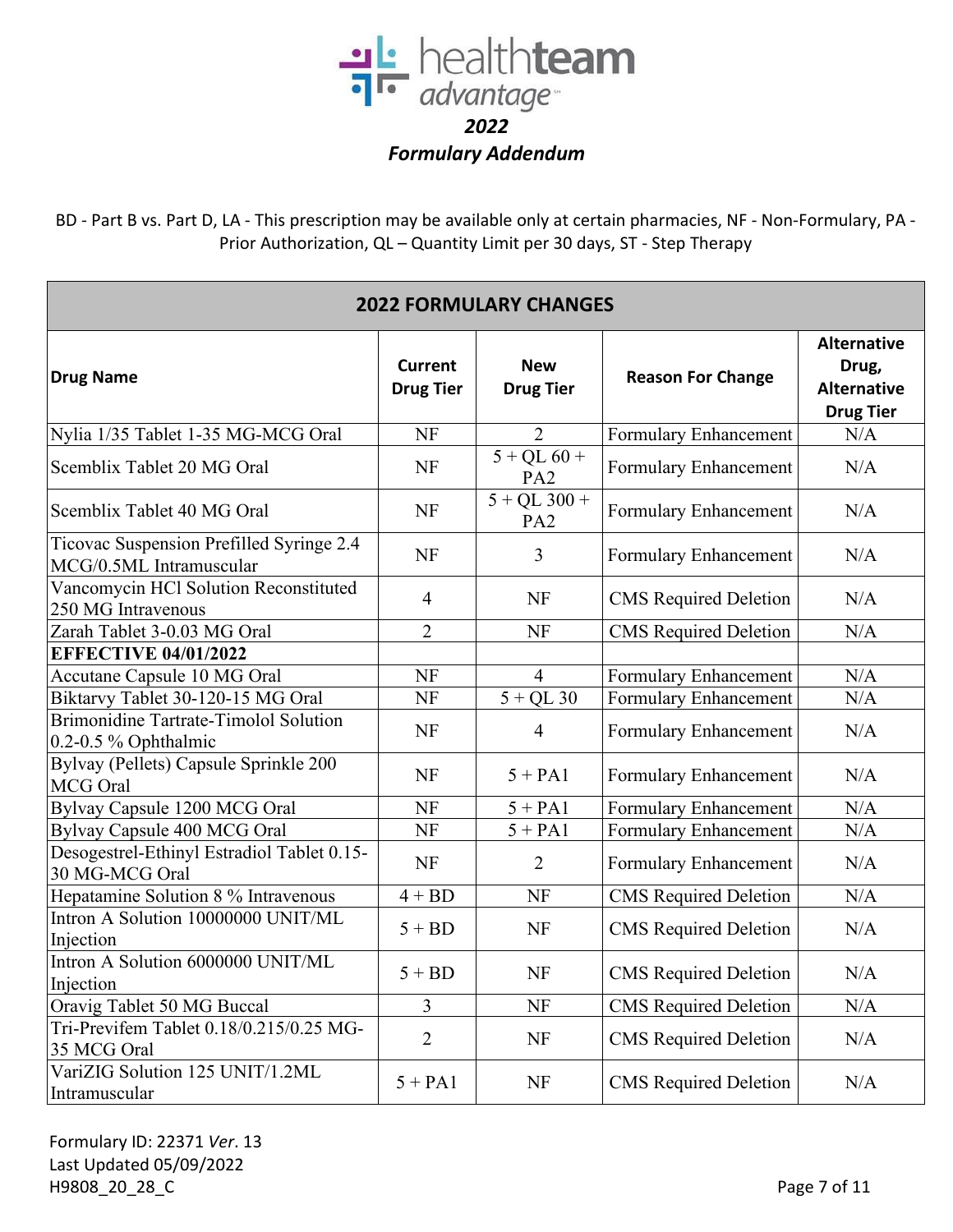

BD - Part B vs. Part D, LA - This prescription may be available only at certain pharmacies, NF - Non-Formulary, PA - Prior Authorization, QL – Quantity Limit per 30 days, ST - Step Therapy

| <b>2022 FORMULARY CHANGES</b>                                    |                                    |                                |                              |                                                                       |  |
|------------------------------------------------------------------|------------------------------------|--------------------------------|------------------------------|-----------------------------------------------------------------------|--|
| <b>Drug Name</b>                                                 | <b>Current</b><br><b>Drug Tier</b> | <b>New</b><br><b>Drug Tier</b> | <b>Reason For Change</b>     | <b>Alternative</b><br>Drug,<br><b>Alternative</b><br><b>Drug Tier</b> |  |
| <b>EFFECTIVE 05/01/2022</b>                                      |                                    |                                |                              |                                                                       |  |
| Adapalene Gel 0.1 % External                                     | $4 + PA1$                          | <b>NF</b>                      | <b>CMS</b> Required Deletion | N/A                                                                   |  |
| Aminosyn-PF Solution 7 % Intravenous                             | $4 + BD$                           | <b>NF</b>                      | <b>CMS</b> Required Deletion | N/A                                                                   |  |
| amLODIPine-Valsartan-HCTZ Tablet 10-<br>160-12.5 MG Oral         | $\overline{2}$                     | <b>NF</b>                      | <b>CMS</b> Required Deletion | N/A                                                                   |  |
| amLODIPine-Valsartan-HCTZ Tablet 10-<br>160-25 MG Oral           | $\overline{2}$                     | <b>NF</b>                      | <b>CMS</b> Required Deletion | N/A                                                                   |  |
| amLODIPine-Valsartan-HCTZ Tablet 10-<br>320-25 MG Oral           | $\overline{2}$                     | <b>NF</b>                      | <b>CMS</b> Required Deletion | N/A                                                                   |  |
| amLODIPine-Valsartan-HCTZ Tablet 5-<br>160-12.5 MG Oral          | $\overline{2}$                     | <b>NF</b>                      | <b>CMS</b> Required Deletion | N/A                                                                   |  |
| amLODIPine-Valsartan-HCTZ Tablet 5-<br>160-25 MG Oral            | $\overline{2}$                     | NF                             | <b>CMS</b> Required Deletion | N/A                                                                   |  |
| Blephamide Suspension 10-0.2 %<br>Ophthalmic                     | 3                                  | <b>NF</b>                      | <b>CMS</b> Required Deletion | N/A                                                                   |  |
| Carglumic Acid Tablet 200 MG Oral                                | NF                                 | $5 + PA1$                      | Formulary Enhancement        | N/A                                                                   |  |
| Cefuroxime Sodium Solution<br>Reconstituted 7.5 GM Injection     | $\overline{4}$                     | <b>NF</b>                      | <b>CMS</b> Required Deletion | N/A                                                                   |  |
| Citalopram Hydrobromide Capsule 30 MG<br>Oral                    | <b>NF</b>                          | $\overline{2}$                 | Formulary Enhancement        | N/A                                                                   |  |
| Maraviroc Tablet 150 MG Oral                                     | NF                                 | $5 + QL$ 240                   | Formulary Enhancement        | N/A                                                                   |  |
| Maraviroc Tablet 300 MG Oral                                     | <b>NF</b>                          | $5 + QL$ 120                   | Formulary Enhancement        | N/A                                                                   |  |
| Mavyret Packet 50-20 MG Oral                                     | NF                                 | $5 + PA1$                      | Formulary Enhancement        | N/A                                                                   |  |
| Moxeza Solution 0.5 % Ophthalmic                                 | 3                                  | <b>NF</b>                      | <b>CMS</b> Required Deletion | N/A                                                                   |  |
| OxyCODONE HCl ER Tablet ER 12 Hour<br>Abuse-Deterrent 15 MG Oral | $4+QL$ 60                          | <b>NF</b>                      | <b>CMS</b> Required Deletion | N/A                                                                   |  |
| OxyCODONE HCl ER Tablet ER 12 Hour<br>Abuse-Deterrent 30 MG Oral | $4 + QL 60$                        | <b>NF</b>                      | <b>CMS</b> Required Deletion | N/A                                                                   |  |
| OxyCODONE HCl ER Tablet ER 12 Hour<br>Abuse-Deterrent 60 MG Oral | $4 + QL 60$                        | <b>NF</b>                      | <b>CMS</b> Required Deletion | N/A                                                                   |  |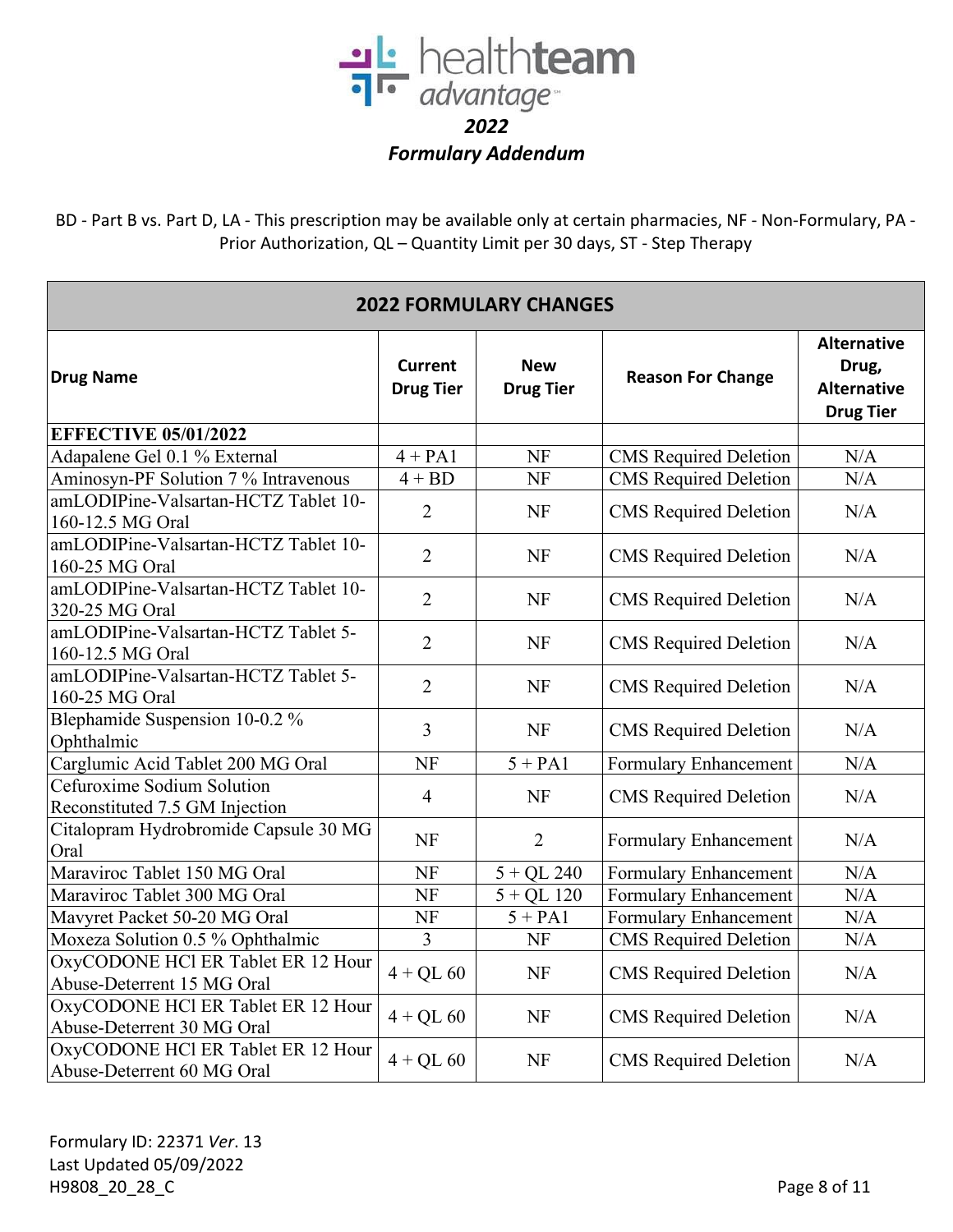

BD - Part B vs. Part D, LA - This prescription may be available only at certain pharmacies, NF - Non-Formulary, PA - Prior Authorization, QL – Quantity Limit per 30 days, ST - Step Therapy

| <b>2022 FORMULARY CHANGES</b>                                     |                                    |                                  |                              |                                                                       |  |
|-------------------------------------------------------------------|------------------------------------|----------------------------------|------------------------------|-----------------------------------------------------------------------|--|
| <b>Drug Name</b>                                                  | <b>Current</b><br><b>Drug Tier</b> | <b>New</b><br><b>Drug Tier</b>   | <b>Reason For Change</b>     | <b>Alternative</b><br>Drug,<br><b>Alternative</b><br><b>Drug Tier</b> |  |
| Rinvoq Tablet Extended Release 24 Hour<br>30 MG Oral              | <b>NF</b>                          | $5 + PA1$                        | Formulary Enhancement        | N/A                                                                   |  |
| Talzenna Capsule 0.5 MG Oral                                      | <b>NF</b>                          | $5 + QL$ 30 +<br>PA <sub>2</sub> | Formulary Enhancement        | N/A                                                                   |  |
| Talzenna Capsule 0.75 MG Oral                                     | <b>NF</b>                          | $5 + QL$ 30 +<br>PA <sub>2</sub> | Formulary Enhancement        | N/A                                                                   |  |
| Xarelto Suspension Reconstituted 1<br>MG/ML Oral                  | NF                                 | 3                                | Formulary Enhancement        | N/A                                                                   |  |
| <b>EFFECTIVE 06/01/2022</b>                                       |                                    |                                  |                              |                                                                       |  |
| Apomorphine HCl Solution Cartridge 30<br>MG/3ML Subcutaneous      | NF                                 | $5 + QL 60$                      | Formulary Enhancement        | N/A                                                                   |  |
| Aztreonam Solution Reconstituted 2 GM<br>Injection                | NF                                 | $\overline{4}$                   | Formulary Enhancement        | N/A                                                                   |  |
| <b>Betaine Powder Oral</b>                                        | <b>NF</b>                          | 5                                | Formulary Enhancement        | N/A                                                                   |  |
| Farydak Capsule 10 MG Oral                                        | $5 + PA2$                          | <b>NF</b>                        | <b>CMS</b> Required Deletion | N/A                                                                   |  |
| Farydak Capsule 15 MG Oral                                        | $5 + PA2$                          | NF                               | <b>CMS</b> Required Deletion | N/A                                                                   |  |
| Farydak Capsule 20 MG Oral                                        | $5 + PA2$                          | NF                               | <b>CMS</b> Required Deletion | N/A                                                                   |  |
| Fluoroplex Cream 1 % External                                     | 4                                  | <b>NF</b>                        | <b>CMS</b> Required Deletion | N/A                                                                   |  |
| GaviLyte-N with Flavor Pack SOLUTION<br>RECONSTITUTED 420 GM ORAL | 1                                  | <b>NF</b>                        | <b>CMS</b> Required Deletion | N/A                                                                   |  |
| Invirase Tablet 500 MG Oral                                       | $5 + QL$ 120                       | NF                               | <b>CMS</b> Required Deletion | N/A                                                                   |  |
| Kinrix Suspension Intramuscular                                   | 3                                  | NF                               | <b>CMS</b> Required Deletion | N/A                                                                   |  |
| Lacosamide Tablet 100 MG Oral                                     | <b>NF</b>                          | 4                                | <b>Formulary Enhancement</b> | N/A                                                                   |  |
| Lacosamide Tablet 150 MG Oral                                     | <b>NF</b>                          | $\overline{\mathcal{A}}$         | <b>Formulary Enhancement</b> | N/A                                                                   |  |
| Lacosamide Tablet 200 MG Oral                                     | NF                                 | 4                                | Formulary Enhancement        | N/A                                                                   |  |
| Lacosamide Tablet 50 MG Oral                                      | <b>NF</b>                          | $\overline{4}$                   | Formulary Enhancement        | N/A                                                                   |  |
| Lenalidomide Capsule 10 MG Oral                                   | NF                                 | $5 + PA2$                        | Formulary Enhancement        | N/A                                                                   |  |
| Lenalidomide Capsule 15 MG Oral                                   | NF                                 | $5 + PA2$                        | <b>Formulary Enhancement</b> | N/A                                                                   |  |
| Lenalidomide Capsule 25 MG Oral                                   | NF                                 | $5 + PA2$                        | <b>Formulary Enhancement</b> | N/A                                                                   |  |
| Lenalidomide Capsule 5 MG Oral                                    | NF                                 | $5 + PA2$                        | <b>Formulary Enhancement</b> | N/A                                                                   |  |
| Phexxi Gel 1.8-1-0.4 % Vaginal                                    | NF                                 | $\overline{4}$                   | Formulary Enhancement        | N/A                                                                   |  |

Formulary ID: 22371 *Ver*. 13 Last Updated 05/09/2022 H9808\_20\_28\_C Page 9 of 11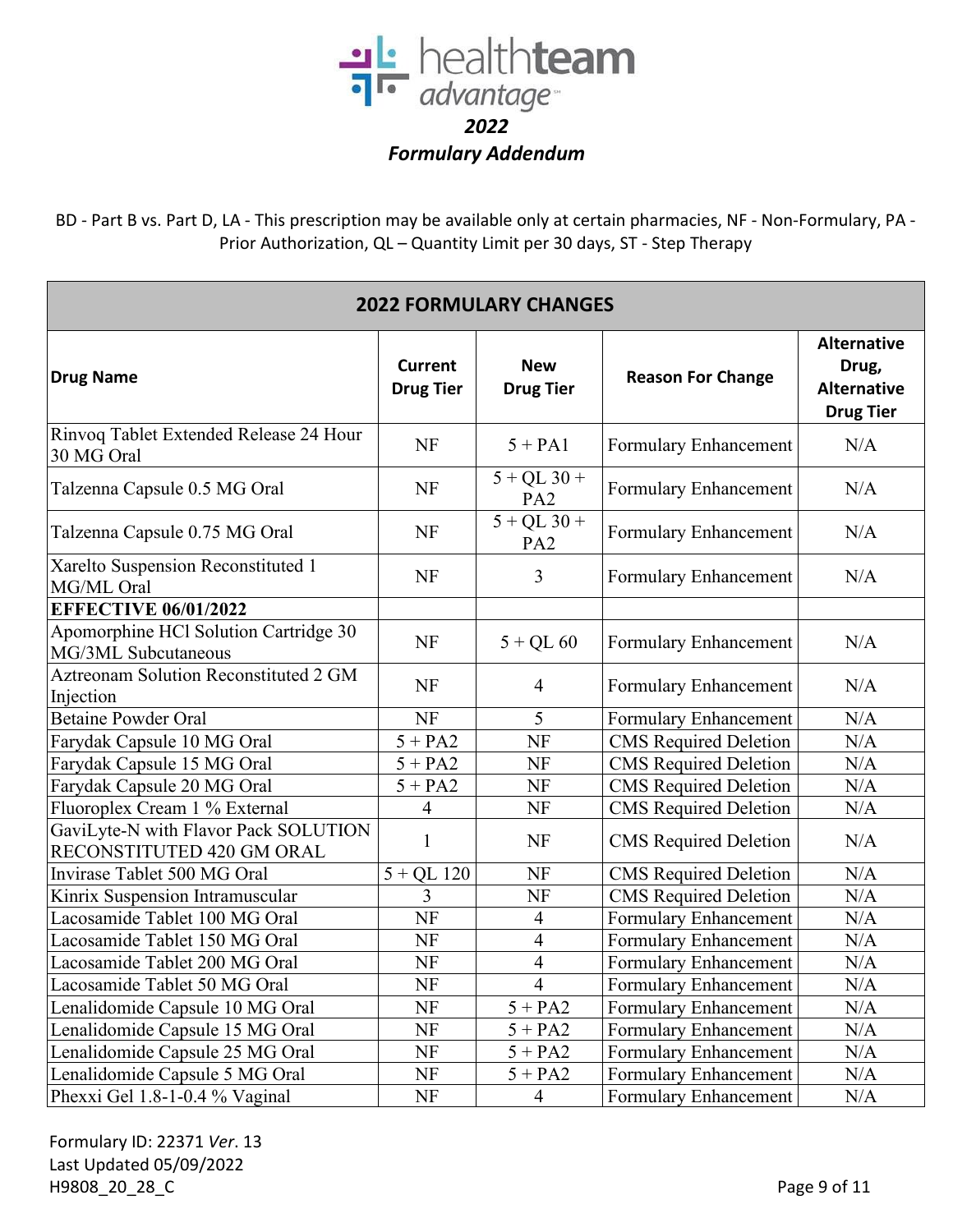

BD - Part B vs. Part D, LA - This prescription may be available only at certain pharmacies, NF - Non-Formulary, PA - Prior Authorization, QL – Quantity Limit per 30 days, ST - Step Therapy

| Drug Name                                                             | Current<br><b>Drug Tier</b> | <b>New</b><br><b>Drug Tier</b> | <b>Reason For Change</b>     | <b>Alternative</b><br>Drug,<br><b>Alternative</b><br><b>Drug Tier</b> |  |
|-----------------------------------------------------------------------|-----------------------------|--------------------------------|------------------------------|-----------------------------------------------------------------------|--|
| Pyrukynd Tablet 20 MG Oral                                            | NF                          | $5 + PA1$                      | <b>Formulary Enhancement</b> | N/A                                                                   |  |
| Pyrukynd Tablet 5 MG Oral                                             | NF                          | $5 + PA1$                      | <b>Formulary Enhancement</b> | N/A                                                                   |  |
| Pyrukynd Tablet 50 MG Oral                                            | NF                          | $5 + PA1$                      | <b>Formulary Enhancement</b> | N/A                                                                   |  |
| Pyrukynd Taper Pack Tablet Therapy Pack<br>5 MG Oral                  | NF                          | $5 + PA1$                      | Formulary Enhancement        | N/A                                                                   |  |
| Pyrukynd Taper Pack Tablet Therapy Pack<br>7 x 20 MG & 7 x 5 MG Oral  | <b>NF</b>                   | $5 + PA1$                      | Formulary Enhancement        | N/A                                                                   |  |
| Pyrukynd Taper Pack Tablet Therapy Pack<br>7 x 50 MG & 7 x 20 MG Oral | <b>NF</b>                   | $5 + PA1$                      | <b>Formulary Enhancement</b> | N/A                                                                   |  |
| Quadracel Suspension Intramuscular (58<br>UNT/ML)                     | <b>NF</b>                   | 3                              | Formulary Enhancement        | N/A                                                                   |  |
| Tekturna HCT Tablet 150-12.5 MG Oral                                  | 3                           | <b>NF</b>                      | <b>CMS</b> Required Deletion | N/A                                                                   |  |
| Tekturna HCT Tablet 150-25 MG Oral                                    | 3                           | <b>NF</b>                      | <b>CMS</b> Required Deletion | N/A                                                                   |  |
| Temixys Tablet 300-300 MG Oral                                        | $5 + QL$ 30                 | <b>NF</b>                      | <b>CMS</b> Required Deletion | N/A                                                                   |  |

## **2022 FORMULARY CHANGES**

HealthTeam Advantage will continue to cover the drugs in question for enrollees taking the drug at the time of change for the remainder of the plan year as long as the drug continues to be medically necessary and prescribed by the member's physician and was not removed for safety reasons.

If we remove drugs from our formulary, or add prior authorization, quantity limits and/or step therapy restrictions on a drug or move a drug to a higher cost-sharing tier, you may ask HealthTeam Advantage to make an exception to our coverage rules. To request a formulary, tiering or utilization restriction exception, please contact HealthTeam Advantage Healthcare Concierge, at 888-965-1965 or, for TTY users, 711, October 1-March 31, seven (7) days a week, 8 a.m. to 8 p.m. ET, or April 1-September 30, Monday through Friday, 8 a.m. to 8 p.m. ET.

This information is available for free in other languages. Please contact our HealthTeam Advantage Healthcare Concierge at 888-965-1965 for additional information.

Esta información está disponible de forma gratuita en otros idiomas. Por favor de contactar nuestro número de servicio al cliente al 888-965-1965 para obtener información adicional.

Formulary ID: 22371 *Ver*. 13 Last Updated 05/09/2022 H9808 20 28 C Page 10 of 11